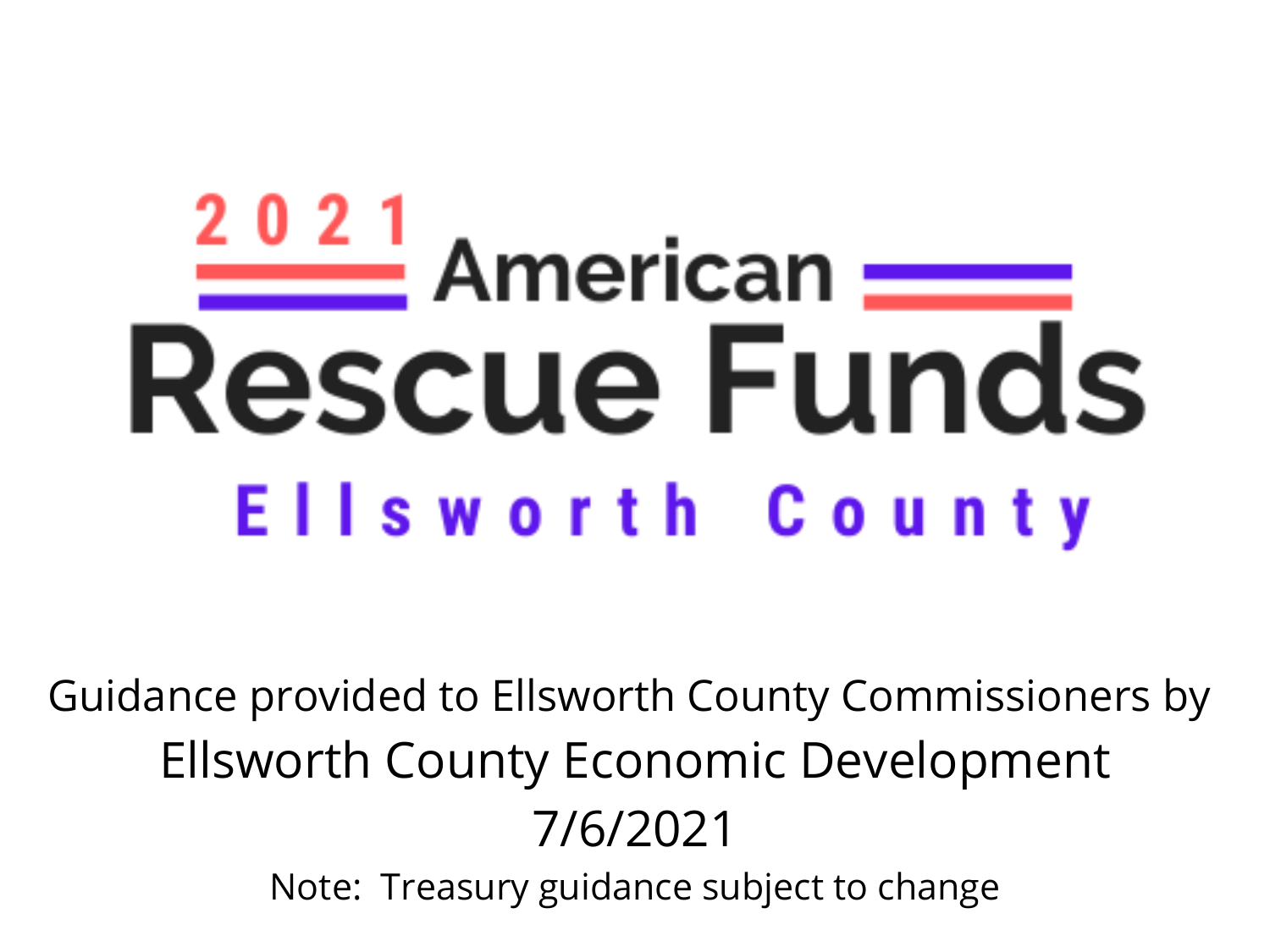

## **BEST USE OF FUNDS**

### LEVERAGE OTHER RESOURCES

- Coordinate with other funding mechanisms
- Collaborate with community partners and departments
- Using existing delivery systems
- Use thoughtful strategic process

**LEVERAGE OTHER RESOURCES**

### INVEST IN RECOVERY & RESULTS

- Invest in urgent health & economic needs
- Prioritize short-term investments with longterm benefits
- Identify pre-COVID inhibitors to growth
- Measure progress and results for every use of funds

### GOVERN WELL

- Compliant uses of funds
- Meet reporting & accounting rules
- Comply with local & state policie
- Be transparent
- Covene stakeholders
- Thoughtful information gathering
- Don't create future budget deficits

**GOVERN WELL**

**INVEST FOR RECOVERY & RESULTS**

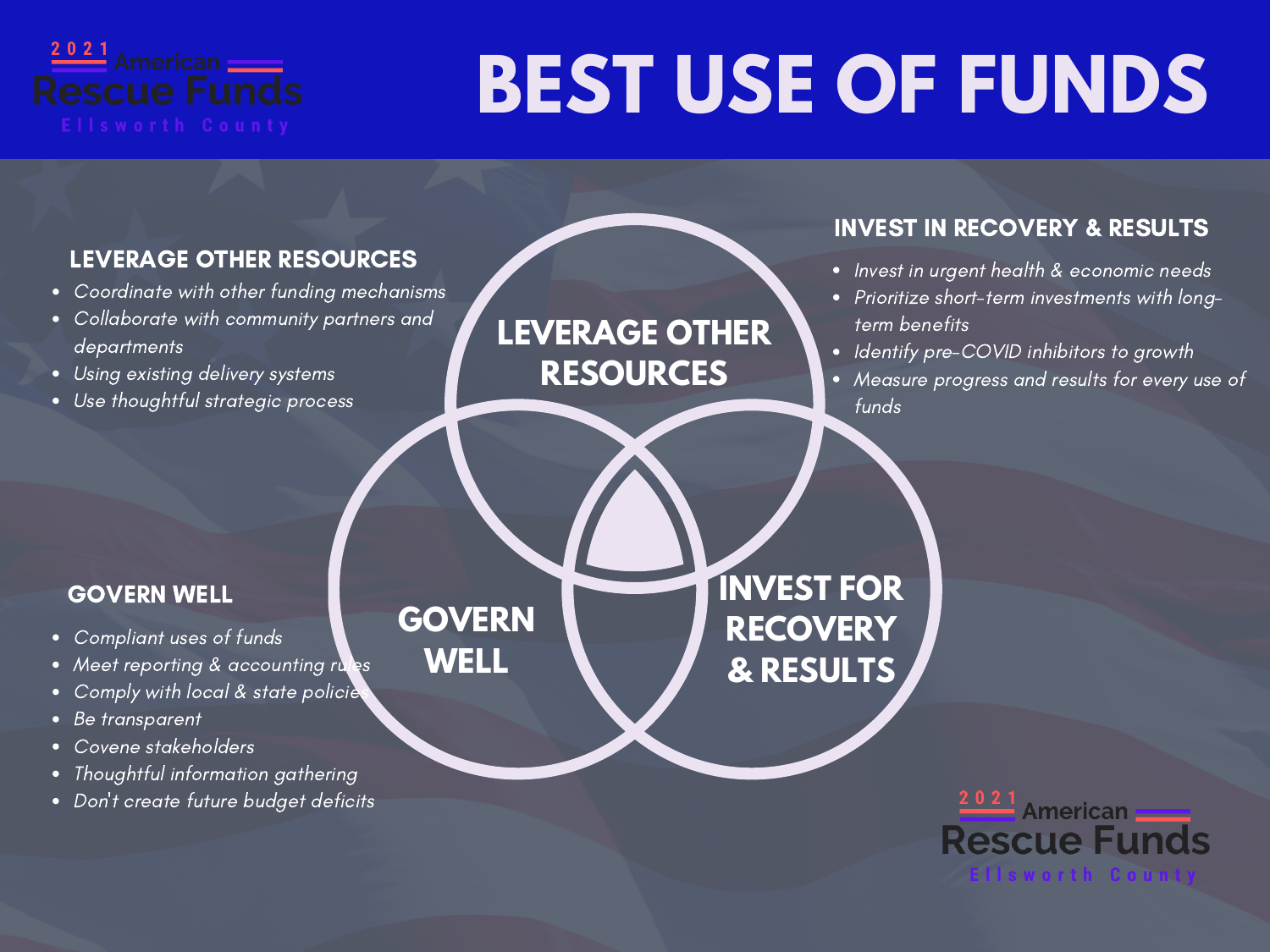# **PROPOSED TIMELINE**

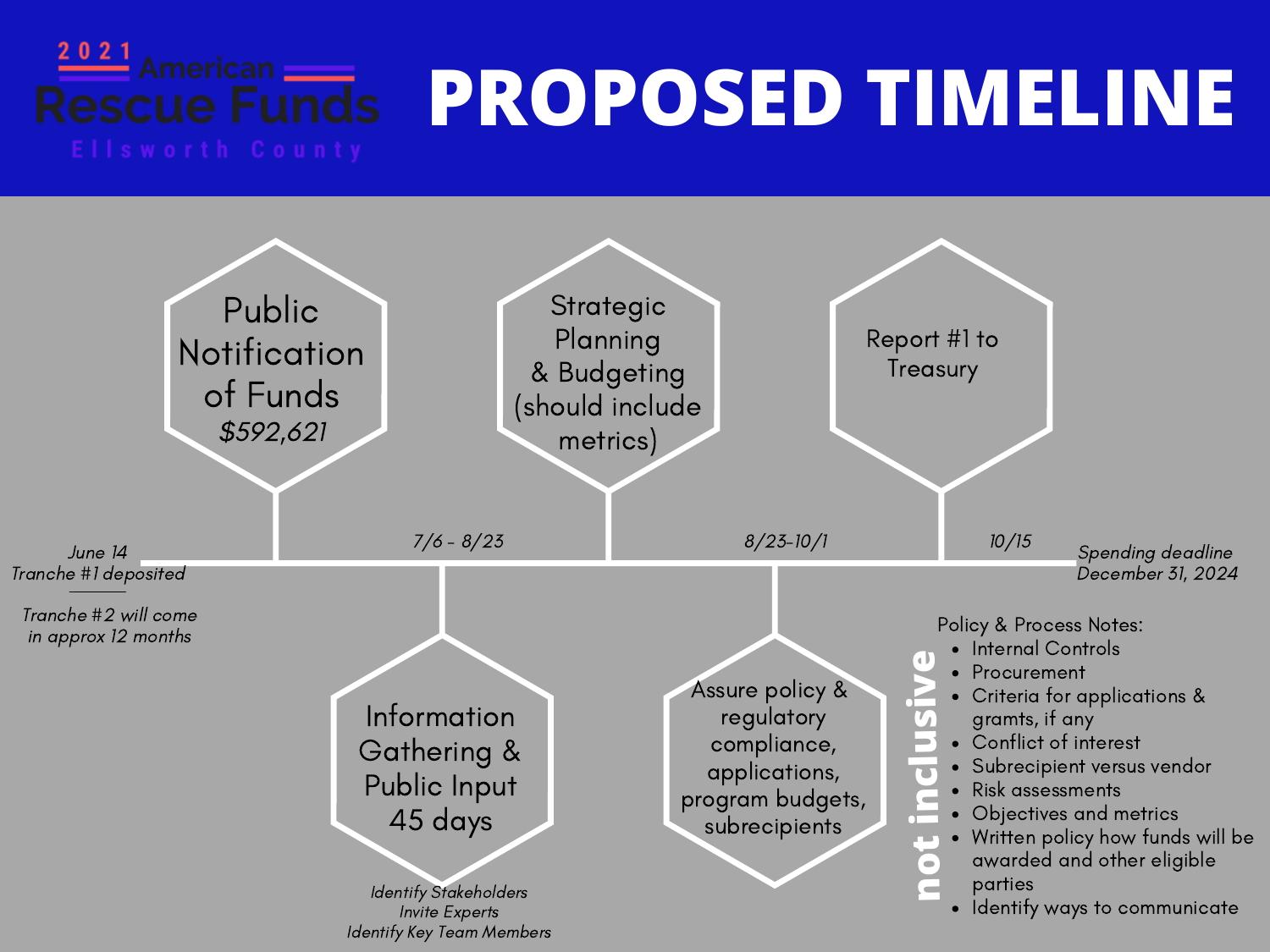**ELIGIBLE USES OF FUNDS**

#### **SUPPORT PUBLIC HEALTH RESPONSE REPLACE PUBLIC SECTOR REVENUE LOSS**

- Services to contain and mitigate the spread of COVID 19
- Behavioral health services (mental health, substance abuse, crisis intervention)
- Payroll and covered benefits for public health and replated services to the extent that they work on COVID 19 response

- Ensure continuity of vital government services by filling budget shortfalls
	- Treasury provides a methodology to establish and identify a revenue number, which can be coverted with broad latitude to support government services, up to this amount of lost revenue
	- May NOT be used to reduce mill levy or to offset a reduction in net tax revenues

### **WATER AND SEWER INFRASTRUCTURE**

- Improvements including building or upgrading facilities and transmission, distribution, and storage systems
- Eligible uses aligned to EPA for the Clean Water State Revolving Fund and Drinking Water State Revolving Fund

### **ADDRESS NEGATIVE ECONOMIC IMPACTS**

- Deliver assistance to individuals, families, unemployed due to COVID19 losses
	- Support small business with loans, grants, programs (must exhibit a business loss due to COVID19)
	- Speed the recovery of impacted industries, such as travel, tourism, and hospitality
	- Rebuild public sector capacity through economic relief programs

### **PREMIUM PAY FOR ESSENTIALWORKERS**

- Directly and indirectly through grants to third party employers
- Prioritize low and moderate income workers who face the greatest mismatch between risk and compensation
- Key sectors: grocery, healthcare, education, childcare, sanitation, transit
- Must be fully additive to a worker's wage

### **BROADBAND INFRASTRUCTURE**



- Focus on households and businesses without access to broadband and those with connections that do not provide acceptable speed
- Reliable service with mimimum 100 Mbps download/upload speeds
- Complement broadband investments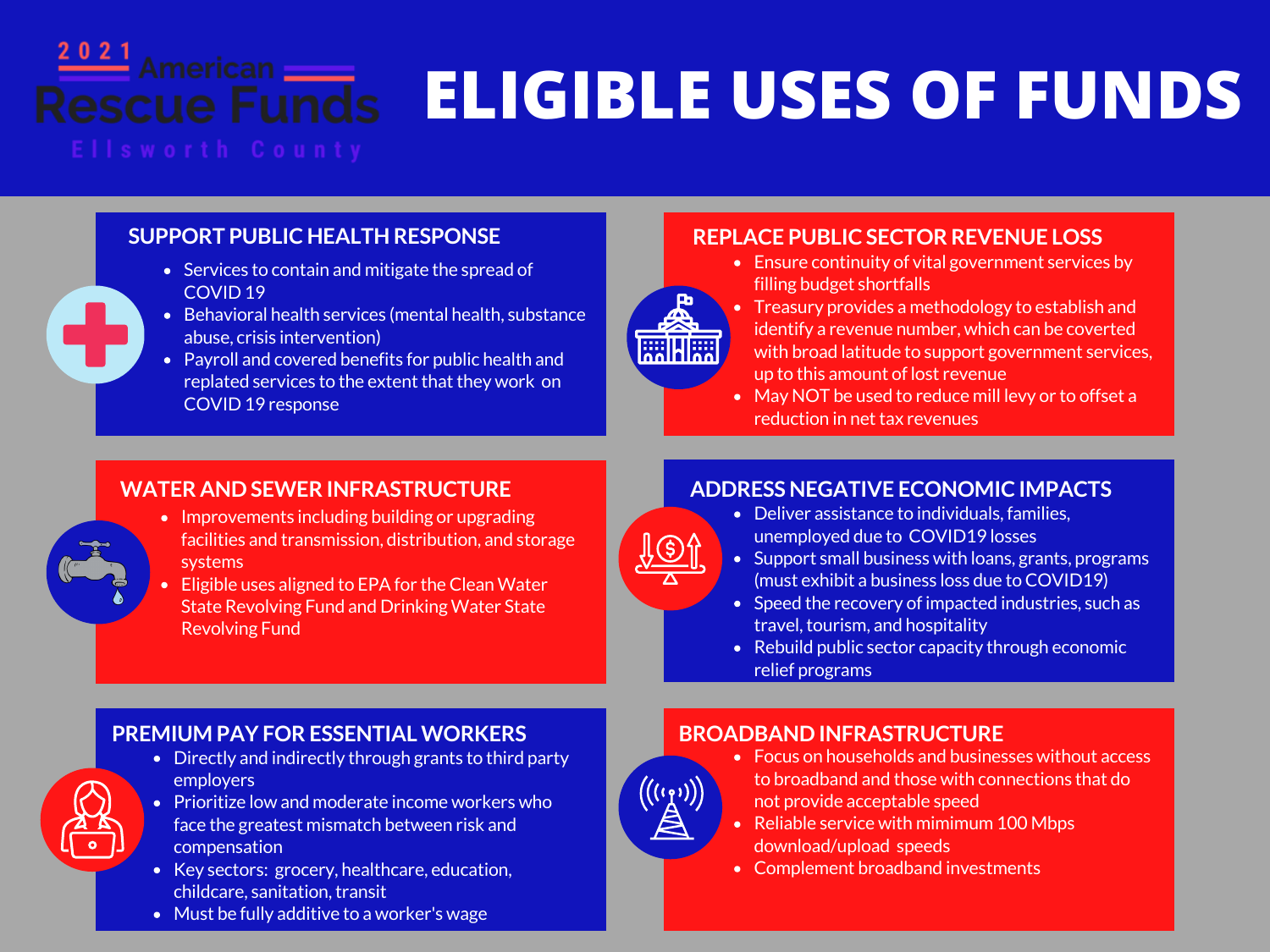### 2021 American **escue Funds**

### **WHAT ARE OTHER COUNTIES DOING?**

*Largely, it istoo early to say. Most counties are still in the process of obtaining the funds through Treasury or in the early stages of strategy and policy. Here are a few ideas:*

- *Paying health department's COVID related budgetary expenses(forward-facing only), which frees up the regular budget for unrestricted funds*
- *Positive mental health services,such astelehealth services*
- *Public communication improvement with regard to health and safety*
- *Capital investmentsin public health facilitiesto meet pandemic operations*
- *Workforce training programsto help unemployed return to work with marketable and high demand skills*
- *Hiring additionalstaff to mitigate public health risks*
- **•** At-risk population assistance, such as housing vouchers, tutoring, after school programming
- *Broadband investments(underserved areas are defined asthose facing a wireline connection with mimumum speed of 25 Mbps download and 3 Mbps upload)*

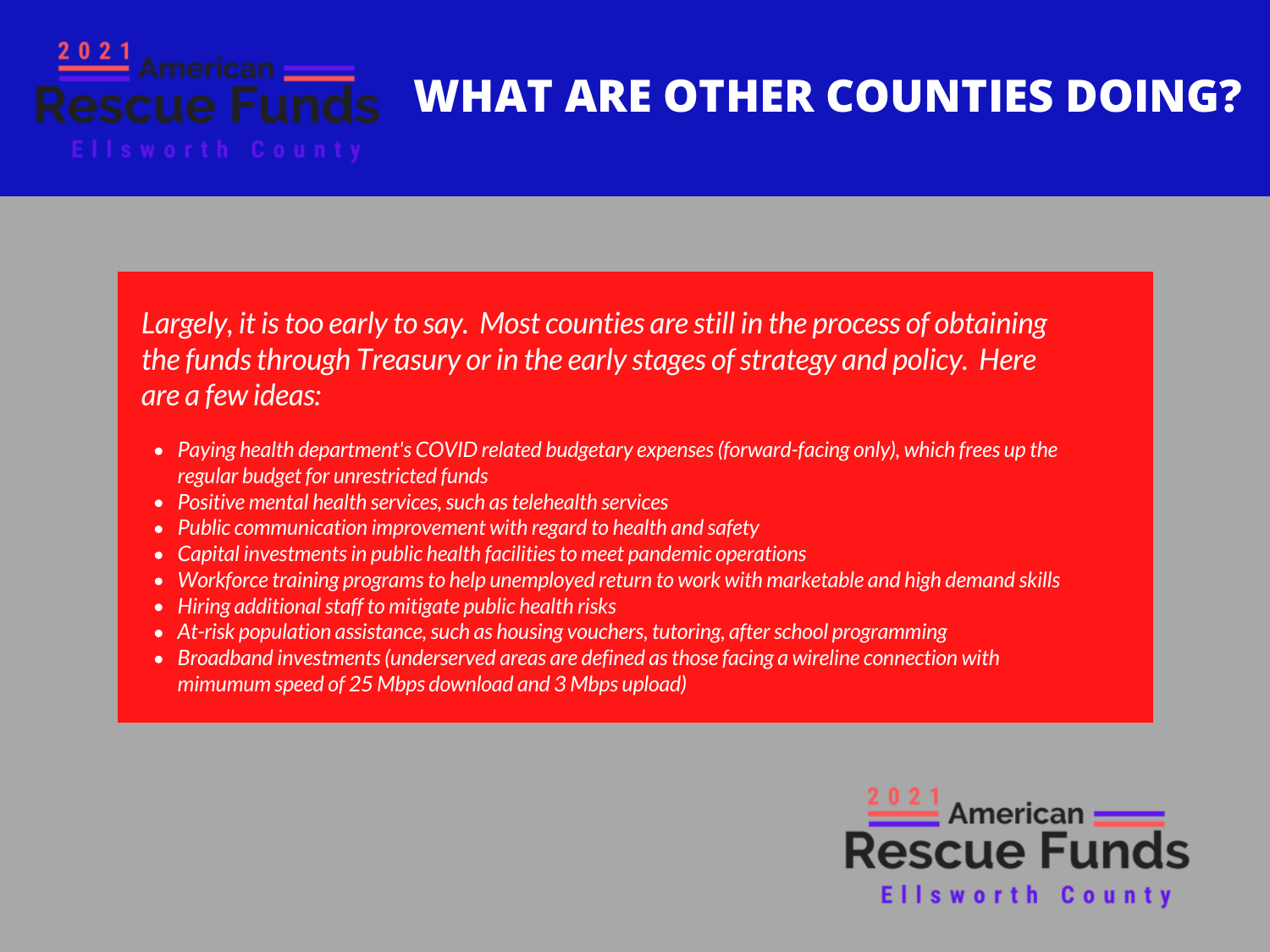### **POSSIBLE STAKEHOLDERS (not inclusive)**

- Health Department, Sheriff's Office, EMS, ECMC
- Central Kansas Mental Health Services

### **SUPPORT PUBLIC HEALTH RESPONSE REPLACE PUBLIC SECTOR REVENUE LOSS**

- 
- All department heads and agencies funded by the County budget

### **WATER AND SEWER INFRASTRUCTURE**

- Municipalities
- Post Rock Rural Water District

### **ADDRESS NEGATIVE ECONOMIC IMPACTS**

- Public at large
- Senior Centers, NC Flint Hills AAA
- Businesses within county
- Hospitality sector businesses
- Employers
- Schools, Childcare Centers, Daycare Providers

#### **PREMIUM PAY FOR ESSENTIALWORKERS**

- Employers (third party source)
- "Essential workers"

### **BROADBAND INFRASTRUCTURE**



- Public at large, especially those in underserved areas of county
- Providers
- Kansas Dept of Commerce